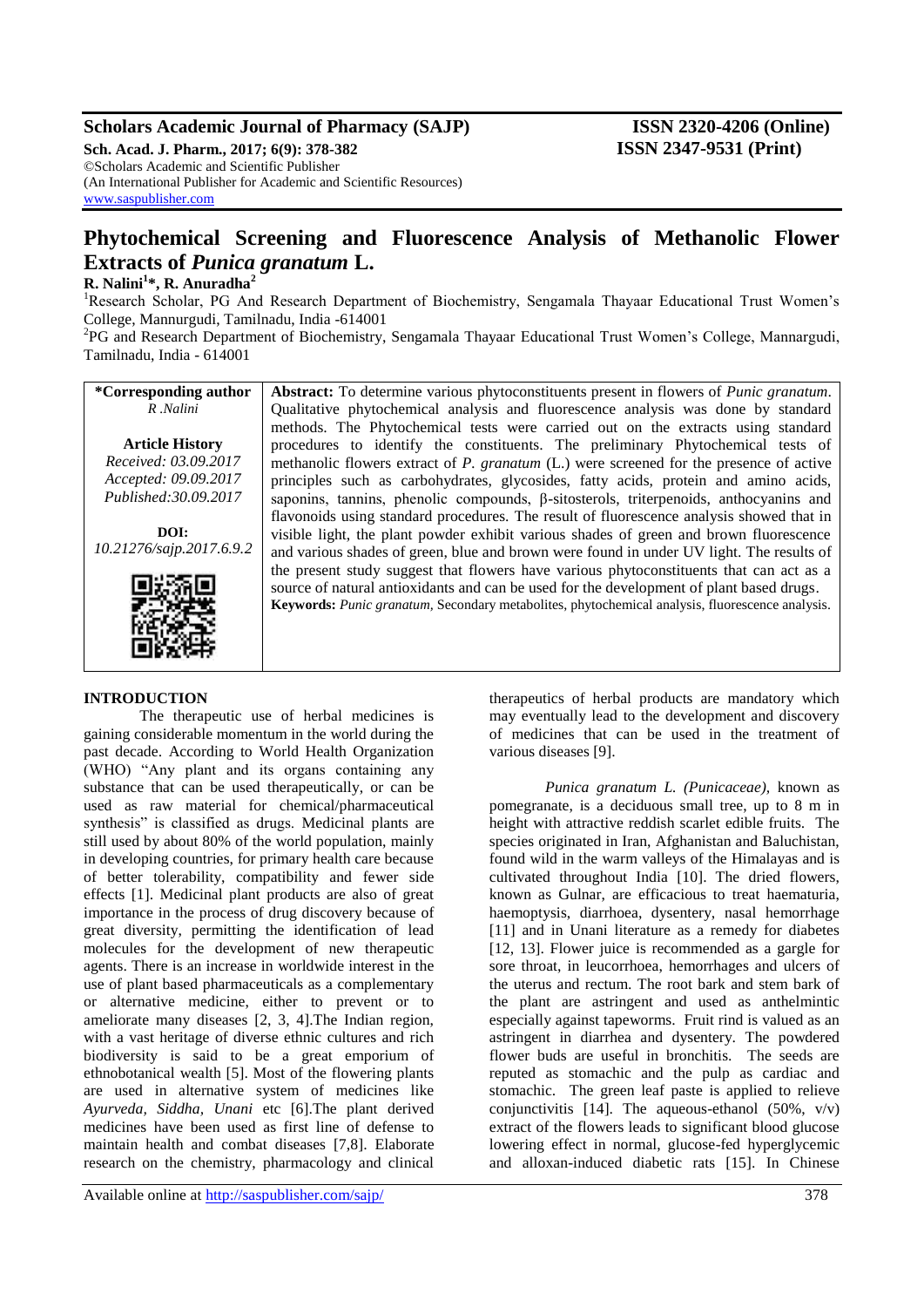medicine these flower are also used for the treatment of injuries from falls and grey hair of young man [16]. In addition *Punica granatum* is considered as "a pharmacy unto itself" in ayurvedic medicine and is used as an antiparasitic agent, a blood tonic, and to ulcers [17]. The results obtained in the present study thus suggest that the identified phytochemical compounds may be the bioactive constituents and these plants are proving to be an increasingly valuable reservoir of bioactive compounds of substantial medicinal merit.



**Fig-1:** *Punica granatum* **L.**

## *Punica granatum* **L.**

The description of the flowers is given below.

**Family:** Punicaceae

### **Vernacular name:** pomegranate

**Description:** Deciduous small tree, up to 8 m in height with attractive reddish scarlet edible fruits and produce bright red flowers.

**Distribution:** Widely cultivated throughout India and also cultivated in Iran, Afghanistan and Baluchistan.

**Constituents:** Polyphenols including Flavonoid, tannins and organic acids.

**Action/Uses:** In Iran whose flowers are used as an astringent, haemostatic, antibacterial, antifungal, antiviral and as remedy for cut wound, bronchitis, diarrhea, digestive problems, men sex power reconstituent, dermal infected wounds and diabetes in Unani medicine (Iranian Traditional Medicine) literature.

# **MATERIALS AND METHODS**

### **Collection and authentication of plant material**

The flowers of *Punica granatum* were collected from in and around the Mannargudi, Thiruvarur DT, Tamil nadu, India. They were identified and authenticated by Dr. S. John Britto, Department of Botany, Rabiant Herbarium and center for Modular Systematics, St. Joseph's College, Trichurappalli, Tamil nadu, India.

### **Preparation of Plant Material**

Collected plant material were thoroughly washed with distilled water and then dried under shade at room temperature for few days. The dried plant samples were ground well into a fine powder using blender. The powdered samples were then stored in airtight containers for further use at room temperature.

### **Preparation of extract**

The residue was exhaustively extracted in a Soxhelt apparatus for at least 12 h with alcohol (methanol) and extract was used for experiment. The solvent from extract was removed under reduced pressure and controlled temperature (40-50 ºC). The yield of the extract was 12.28% w/w. The extract was kept in tightly closed container in refrigerator till further analysis.

### *Phytochemical screening of Methanolic Crude Extract*

The Phytochemical tests were carried out on the extracts using standard procedures to identify the constituents as described by Harborne (1983) [18].

### **Physicochemical parameters Foreign matter analysis**

Foreign matter presence may be due to faulty collection of crude drug or due to deliberated mixing. It was separated from the drug so that results obtained from analysis of the drug gives accuracy. Its percentage in the crude drug was calculated [19].

### **Determination of moisture**

10g of accurately weighed fresh flowers of the test plant (without preliminary drying) was taken in a china dish. It was incubated at  $105^{\circ}$ c for 5 hours. The content of the dish after incubation was weighted and the values were noted. Drying and weighing was continued till the difference between two successive values corresponds to not more that 0.25%. The percentage of total moisture content of the drug was finally calculated.

Moisture content  $(\%)$  = (Initial weight sample  $-$ final weight sample) / weight of sample x 100

### **Determination of extractive values**

10g of the air dried plant drug was transferred to an extraction thimble, extracted with various solvents in the order of increasing polarity ( Hexane, Chloroform, Ethyl acetate ) by using Soxhlets extraction apparatus ( for 6 hours). The extract was filtered into a tarred evaporating dish and the solvent was evaporated on a water bath. The residue was dried at  $105^{\circ}$ C to constant weight. The percentage of extractive values for various solvents was calculated with reference to the air-dried drug.

### **Determination of alcohol soluble extractive values**

5g of the air-dried drug macerated with 100ml of alcohol (ethanol and methanol) in a closed flask for 24hrs was frequently shaken during first 6hrs and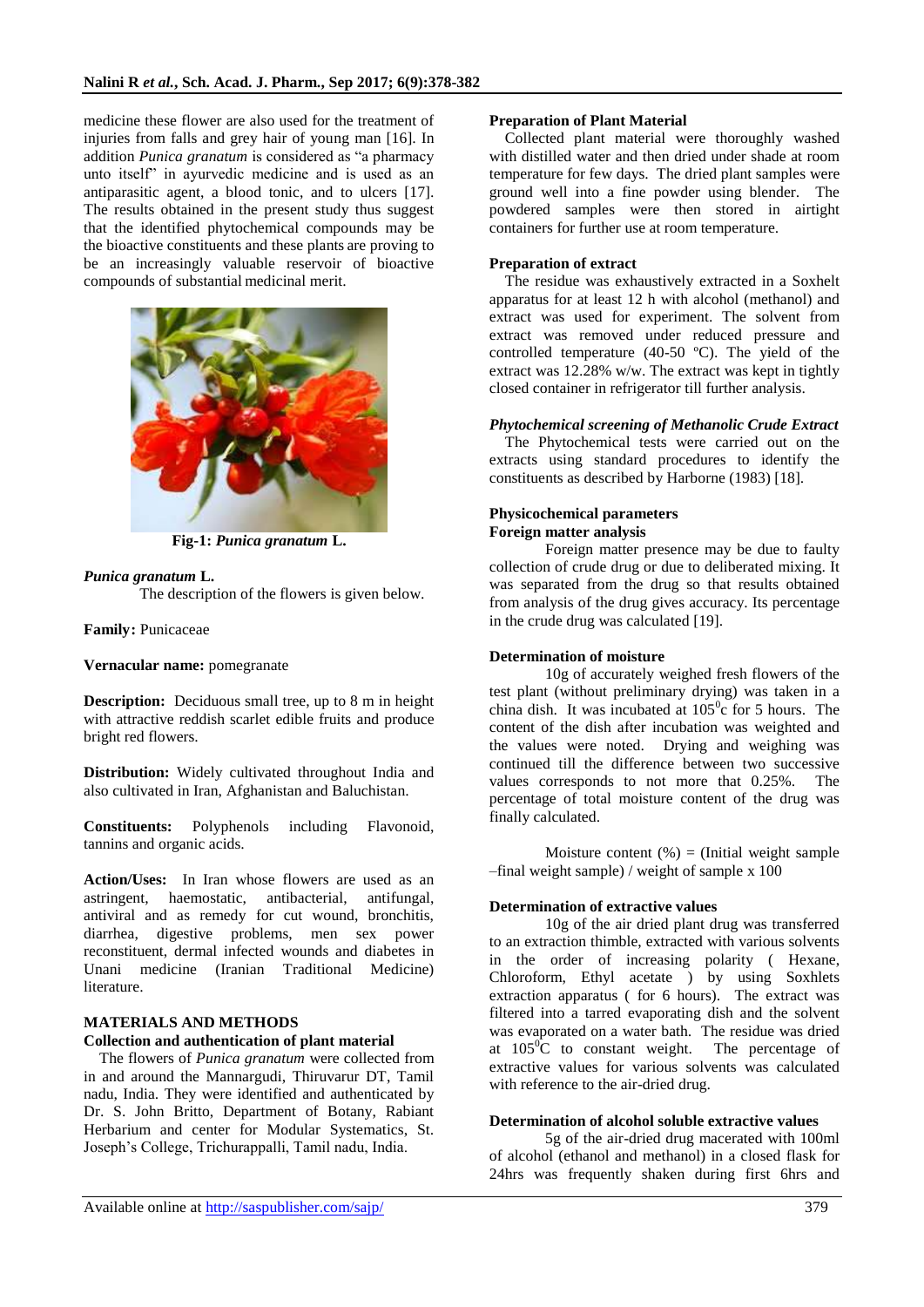allowed to stand for 18hrs. It was rapidly filtered taking precautions against loss of solvents. 25ml of filtrate was evaporated to dryness in a tarred flat bottomed china dish and dried at  $105^{\circ}$ C until constant weight was obtained. The percentage of alcohol soluble extractive was calculated with reference to the air-dried drug.

#### **Determination of water soluble extractive values**

5g of the air-dried drug macerated with 100ml of water in a closed flask for 24hrs was frequently shaken during first 6hrs and allowed to stand for 18hrs. Rapidly filtered and evaporated 25ml of filtrate to dryness in tarred flat-bottomed china dish and dried at  $105^{\circ}$ C until constant weight was obtained. The percentage of water- soluble extractive was calculated with reference to the air-dried drug [20].

#### **Fluorescence analysis**

Fluorescence analysis of the drug was observed under day and UV light using various solvent extracts as well as acids and alkaline treated with solutions of the drug. The powder was treated with neutral solvents like hexane, benzene, chloroform, methanol, ethyl acetate, alcohol, acetone and acids like 1N Hydrochloric acid, 50% Sulphuric acid and alkaline solutions like aqueous and alcoholic 1N NaoH [21].

#### **RESULTS AND DISCUSSION**

In the present study the powder of crude drug was investigated for its macroscopic characteristics i.e.

colour, odour, and taste are as shown in table-1. Phytochemical analysis conducted on the plant extracts revealed the presence of constituents which are known to exhibit medicinal as well as physiological activities [20]. The physicochemical analysis of powder exposed the foreign matter, moisture content (loss on drying), water soluble extractives, chloroform soluble extractives, ethanol extractives, methanol extractives, ethyl acetate extractives and hexane soluble extractives are as shown in table- 2. The fluorescence analysis of powdered flower material was subjected to analysis under long ultra violet light after treatment with various chemical and organic reagents. The fluorescence's behavior was noted as in table-3. Phytochemical evaluation was performed for qualitative detection of various chemical constituents which aid in tracing the presence of active entity that elicit a major pharmacological response. Analysis of the plant extracts revealed the presence of active principles such as carbohydrates, glycosides, fatty acids, protein and amino acids, saponins, tannins, phenolic compounds, βsitosterols, triterpenoids, anthocyanins and flavonoids using standard procedures, which were tabulated in Table-3. Flavonoids have a wide range of biological and pharmacological activities according to in vitro studies, which includes biological activities like antihyperlipidemic, anti-inflammatory, antioxidant and anti-allergic properties.

| Table-1: Organoleptic / macroscopic evaluation: |                      |       |        |                    |                  |                 |
|-------------------------------------------------|----------------------|-------|--------|--------------------|------------------|-----------------|
| S.No.                                           | <b>Plant species</b> | Local | Part   | <b>Description</b> |                  |                 |
|                                                 |                      | name  | used   | Colour             | Odour            | Taste           |
|                                                 | Punica garnatum      | Anar  | Flower | Brick red          | <b>Odourless</b> | Slightly bitter |

**Table-2: Physicochemical analysis of** *Punica*

| granatum L. |                   |                    |  |  |  |  |
|-------------|-------------------|--------------------|--|--|--|--|
| S. No.      | <b>Parameters</b> | % Of Concentration |  |  |  |  |
|             | Hexane            | 0.748              |  |  |  |  |
| 2.          | Chloroform        | 1.872              |  |  |  |  |
| 3.          | Ethyl acetate     | 0.900              |  |  |  |  |
| 4.          | Ethanol           | 36.58              |  |  |  |  |
| 5.          | Methanol          | 64.4               |  |  |  |  |
| 6.          | Water             | 60.7               |  |  |  |  |
| 7.          | Moisture          | 8.51               |  |  |  |  |
| 8.          | Foreign matter    | 1.00               |  |  |  |  |

**Table-3: Phytochemicals analysis of flowers of**  *Punica granatum L.*

| <b>Plant constituents</b> | Punic granatum extract |
|---------------------------|------------------------|
| Proteins                  |                        |
| Carbohydrates             |                        |
| Alkaloids                 |                        |
| <b>Steroids</b>           |                        |
| Triterpenoids             | $\pm$                  |
| Glycosides                | $^{+}$                 |
| Saponins                  | $^+$                   |
| Flavonoids                | $^{+}$                 |
| <b>Tannins</b>            | $^+$                   |
| Polyphenols               | $\ddot{}$              |
| Anthocyanins              | $\ddot{}$              |
| Fatty acids               | $\pm$                  |
| β-sitosterol              | $^{+}$                 |
| Amino acids               | $^{+}$                 |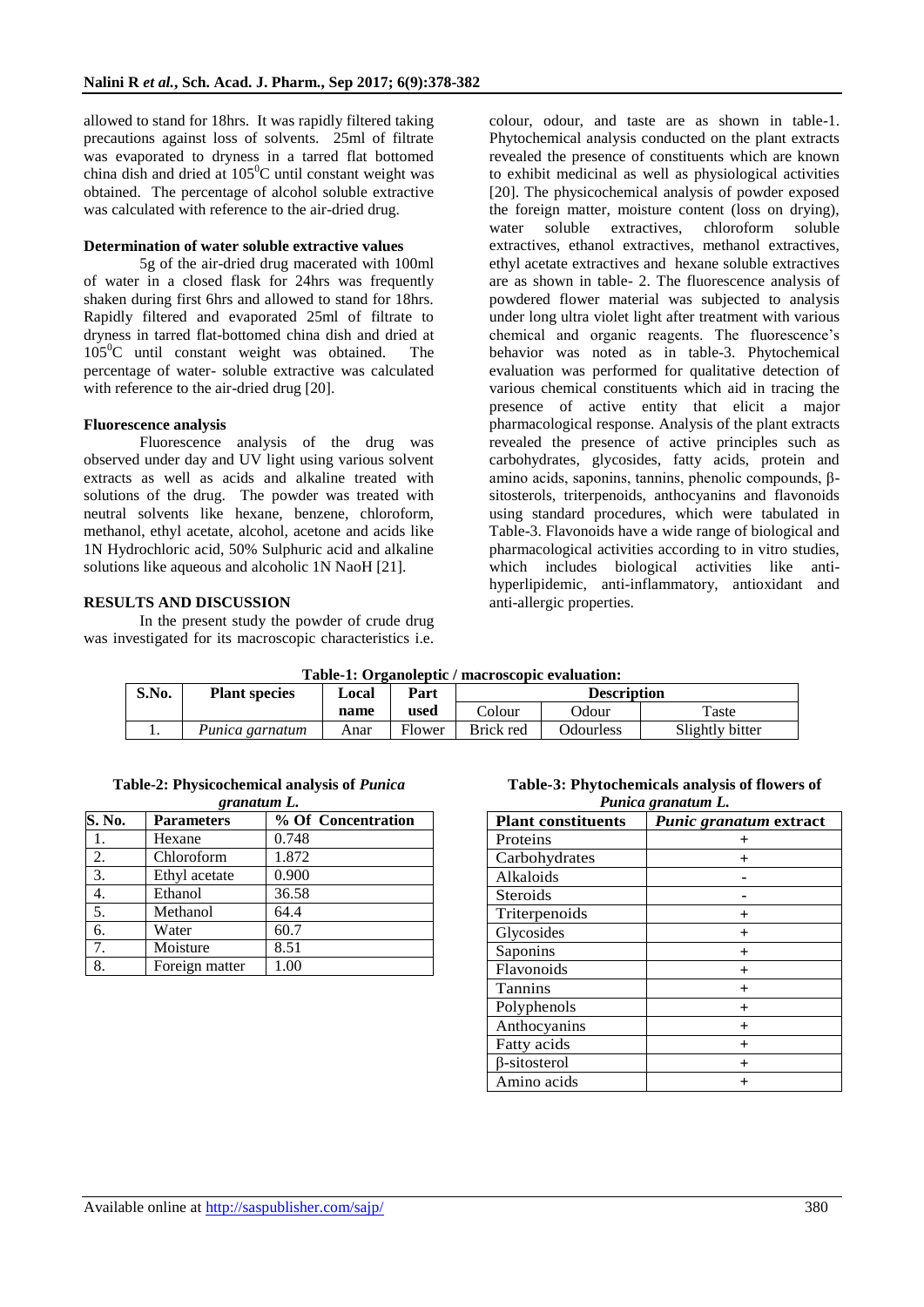|                |                                     | 0 hours      |                 | 24 hours           |                  | 48 hours       |                 |
|----------------|-------------------------------------|--------------|-----------------|--------------------|------------------|----------------|-----------------|
| S. No          | <b>Test</b>                         | Day Light    | <b>UV Light</b> | Day light          | UV light         | Day light      | <b>UV</b> light |
| $\mathbf{1}$   | $Drug + Aqueous$                    | <b>Brown</b> | Brown           | <b>Brown</b>       | <b>Brown</b>     | <b>Brown</b>   | <b>Brown</b>    |
| 2              | $Drug + methanol$                   | <b>Brown</b> | Dark<br>brown   | Red                | Reddish<br>brown | Dark<br>brown  | <b>Black</b>    |
| 3              | $Drug + Alcoholic$<br>$1N$ $N_a$ OH | <b>Brown</b> | <b>Brown</b>    | Ash                | Ash              | White          | Pale<br>green   |
| $\overline{4}$ | Drug + $1N N_aOH$                   | Dark brown   | Red             | Orange             | Orange           | Pale orange    | Orange          |
| 5              | $Drug + 50\%$ HCL                   | Dark brown   | <b>Brown</b>    | <b>Brown</b>       | <b>Brown</b>     | Dark<br>brown  | <b>Brown</b>    |
| 6              | $Drug + Hexane$                     | Light brown  | <b>Brown</b>    | <b>Brown</b>       | pink             | Pale pink      | Light<br>brown  |
| $\tau$         | $Drug + CH CL$                      | <b>Brown</b> | Light<br>brown  | <b>Brown</b>       | <b>Brown</b>     | Light<br>brown | <b>Brown</b>    |
| 8              | Drug+ Ethyl acetate                 | Light brown  | <b>Brown</b>    | Dark<br>brown      | <b>Brown</b>     | precipitate    | <b>Brown</b>    |
| 9              | $Drug + Acetone$                    | Yellow       | Yellow          | Yellowish<br>brown | Yellow           | Yellow         | Pale<br>yellow  |
| 10             | Drug+ Benzene                       | <b>Brown</b> | <b>Brown</b>    | <b>Brown</b>       | <b>Brown</b>     | <b>Brown</b>   | Pale<br>green   |
| 11             | Drug+ Alcohol                       | Yellow       | Yellow          | Yellowish<br>brown | yellow           | Pale yellow    | Light<br>brown  |
| 12             | Drug+ water                         | Orange       | Pale<br>orange  | Pale<br>orange     | orange           | Pale orange    | Pale<br>orange  |

|  | Table-4: Fluorescence analysis of flowers of Punica granatum |  |  |  |  |
|--|--------------------------------------------------------------|--|--|--|--|
|--|--------------------------------------------------------------|--|--|--|--|

### **CONCLUSION**

The selected medicinal plant was the source of the secondary metabolites i.e carbohydrates, glycosides, fatty acids, protein and amino acids, saponins, tannins, phenolic compounds, β-sitosterols, triterpenoids, anthocyanins and flavonoids. Researches in bioactive substances might lead to the discovery of new compounds that could be used to formulate new and most potent antihyperlipidemic drugs to overcome the problem of resistant to the currently available allopathic drugs. The phytochemical assessment suggests that the screened pomegranate flower and its associated bioactive compounds may possess a strong potential as a chemo preventive and possibly as new tools for preventing various human diseases. The phytochemical analysis of the medicinal plants are also important and have commercial interest in both research institutes and pharmaceuticals companies for the manufacturing of the new drugs for treatment of various diseases.

### **REFERENCES**

- 1. WHO. Global Atlas of Traditional, Complementary and Alternative Medicine: World Health Organization, Geneva. 2005.
- 2. Bisset NG. Herbal Drugs and Phytopharmaceuticals. CRC Press, Boca Raton, FL.1994
- 3. Duke JA, Martinez RV. Handbook of Ethnobotanicals (Peru). CRC Press, BocaRaton, FL. 1994.
- 4. Mukherjee PK. Quality Control of Herbal Drugs: An Approach to Evaluation of Botanicals. Business Horizons Publishers, New Delhi, India, 2002.
- 5. Rana TS, Singh KK, Rao RR. 1999. Studies on indigenous herbal remedies for diabetes mellitus in India. *J Econ Taxon Bot* 1999; 23:115-20.
- 6. Srinivasamurthy TS, Karnat M, Prabhakaran V, Jadhav SN, Elkunchwar S, Ravikumar K, Ghate U. Medicinal plants conservation and sustainaible use through forest gene banks. *Indian Forester*  2003:175-86.
- 7. John D. One hundred useful raw drugs of the Kani tribes of Trivandrum forest division, Kerala. International Journal of Crude Drug Research. 1984, vol. 22, pp. 17-39.
- 8. Rabe, T & van Staden, J. Antibacterial activity of South African plants used for medicinal purposes. Journal of Ethnopharmacology.1997, vol. 56, no. 1, pp. 81-87.
- 9. Dev, S. Ethnotherapeutics and modern drug development: Thepotential of Ayurveda', Current Science. 1997, vol. 73, no. 11, pp. 909-928.
- 10. Satyavati G V, Gupta A K & Tandon N. Medicinal Plants of India. (ICMR, New Delhi), 1990, Vol. 2, 539.
- 11. Nadkarni A K, Indian Materia Medica. 2002, Vol. 1 (Popular Prakashan, Bombay),1031.
- 12. Jurjani M I, Zakheera-Khwarzan-Shahi. (Munshi Nawal Kishore Publications, Lucknow), (Urdu translation), 1878, 540.